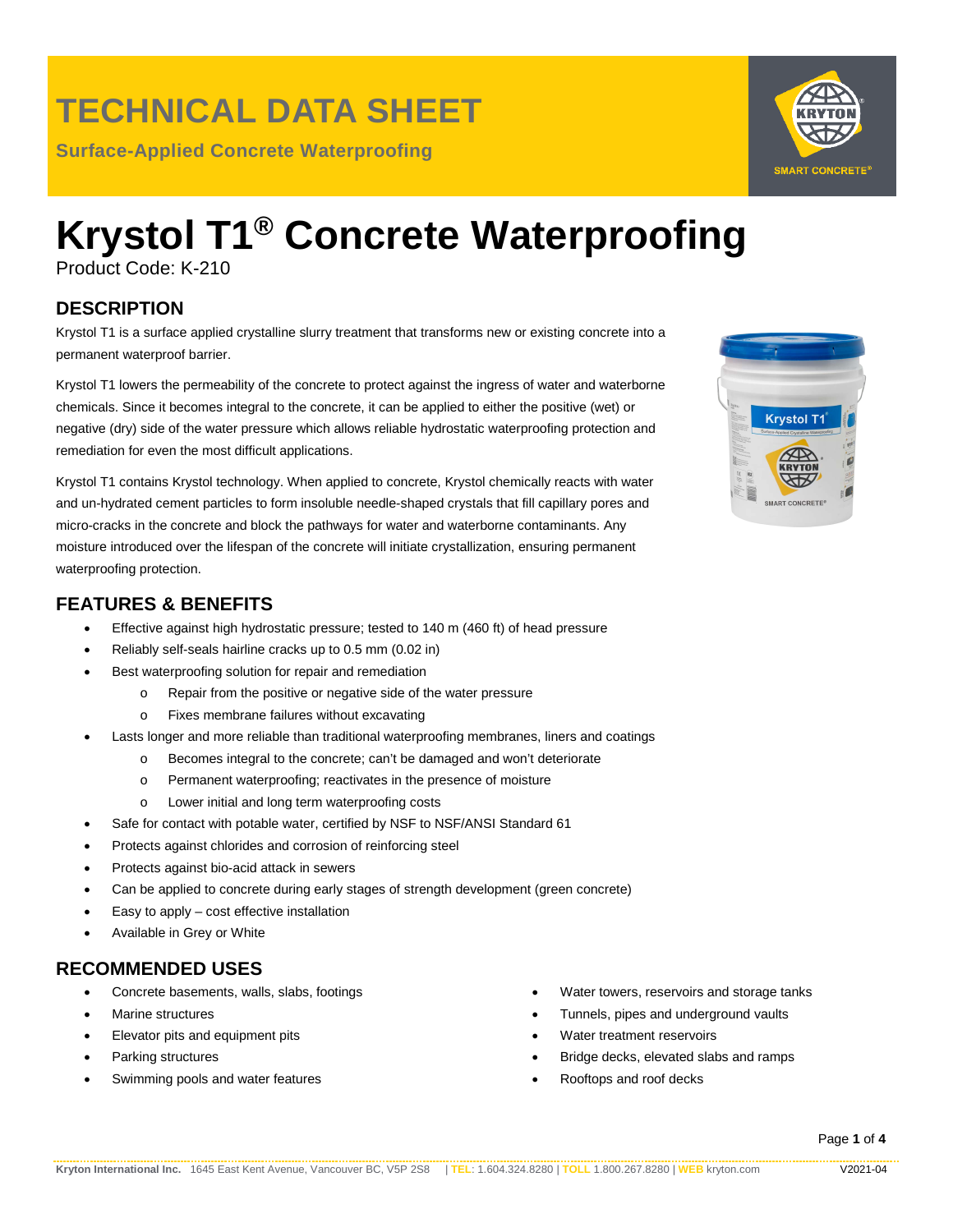# **TECHNICAL DATA SHEET**

**Surface-Applied Concrete Waterproofing**



#### **PROPERTIES**

| <b>Physical Properties</b>            |                                                                                                                                                                                                                                                                                                                                                                                                                                                                                                                                                                                                                                                                                                                                                                                                                                                                                                                    |  |  |  |  |
|---------------------------------------|--------------------------------------------------------------------------------------------------------------------------------------------------------------------------------------------------------------------------------------------------------------------------------------------------------------------------------------------------------------------------------------------------------------------------------------------------------------------------------------------------------------------------------------------------------------------------------------------------------------------------------------------------------------------------------------------------------------------------------------------------------------------------------------------------------------------------------------------------------------------------------------------------------------------|--|--|--|--|
| Appearance                            | Light grey powder                                                                                                                                                                                                                                                                                                                                                                                                                                                                                                                                                                                                                                                                                                                                                                                                                                                                                                  |  |  |  |  |
| pH (when mixed with water)            | 13                                                                                                                                                                                                                                                                                                                                                                                                                                                                                                                                                                                                                                                                                                                                                                                                                                                                                                                 |  |  |  |  |
| <b>Bulk Density</b>                   | 1.25 g/cm <sup>3</sup> (78 lb/ft <sup>3</sup> )                                                                                                                                                                                                                                                                                                                                                                                                                                                                                                                                                                                                                                                                                                                                                                                                                                                                    |  |  |  |  |
| VOC's                                 | 0%                                                                                                                                                                                                                                                                                                                                                                                                                                                                                                                                                                                                                                                                                                                                                                                                                                                                                                                 |  |  |  |  |
| <b>Plastic Properties</b>             |                                                                                                                                                                                                                                                                                                                                                                                                                                                                                                                                                                                                                                                                                                                                                                                                                                                                                                                    |  |  |  |  |
| Working Time (20°C / 68°F, 50% RH)    | 30 minutes (continued stirring)                                                                                                                                                                                                                                                                                                                                                                                                                                                                                                                                                                                                                                                                                                                                                                                                                                                                                    |  |  |  |  |
| Hardening Time (20°C / 68°F, 50% RH)  | 5 hours                                                                                                                                                                                                                                                                                                                                                                                                                                                                                                                                                                                                                                                                                                                                                                                                                                                                                                            |  |  |  |  |
| <b>Hardened Properties</b>            |                                                                                                                                                                                                                                                                                                                                                                                                                                                                                                                                                                                                                                                                                                                                                                                                                                                                                                                    |  |  |  |  |
| Hydrostatic Head Resistance           | 140 m (460 ft)                                                                                                                                                                                                                                                                                                                                                                                                                                                                                                                                                                                                                                                                                                                                                                                                                                                                                                     |  |  |  |  |
| Typical Rate of Crystal Penetration   | 2-10 mm (0.08-0.4 in) per week                                                                                                                                                                                                                                                                                                                                                                                                                                                                                                                                                                                                                                                                                                                                                                                                                                                                                     |  |  |  |  |
| Pull Off Strength (ASTM D4541)        | 3.1 MPa (450 psi)                                                                                                                                                                                                                                                                                                                                                                                                                                                                                                                                                                                                                                                                                                                                                                                                                                                                                                  |  |  |  |  |
| Self-Sealing of Cracks                | ≤ 0.5 mm (0.02 in)                                                                                                                                                                                                                                                                                                                                                                                                                                                                                                                                                                                                                                                                                                                                                                                                                                                                                                 |  |  |  |  |
| Self-Sealing Ability (under pressure) | Krystol T1 treated samples were subject to increasing water pressure to induce leakage.                                                                                                                                                                                                                                                                                                                                                                                                                                                                                                                                                                                                                                                                                                                                                                                                                            |  |  |  |  |
|                                       | Krystol T1 sealed the leaks and remained dry at 46.7 m (150 ft) of head pressure, the                                                                                                                                                                                                                                                                                                                                                                                                                                                                                                                                                                                                                                                                                                                                                                                                                              |  |  |  |  |
|                                       | maximum pressure the equipment was capable of. It was the only crystalline product to                                                                                                                                                                                                                                                                                                                                                                                                                                                                                                                                                                                                                                                                                                                                                                                                                              |  |  |  |  |
|                                       | seal and remain dry.                                                                                                                                                                                                                                                                                                                                                                                                                                                                                                                                                                                                                                                                                                                                                                                                                                                                                               |  |  |  |  |
|                                       | - Port Authority of New York and New Jersey, 1980                                                                                                                                                                                                                                                                                                                                                                                                                                                                                                                                                                                                                                                                                                                                                                                                                                                                  |  |  |  |  |
| Permeability                          | 75-90% reduction in permeability over equivalent untreated concrete.                                                                                                                                                                                                                                                                                                                                                                                                                                                                                                                                                                                                                                                                                                                                                                                                                                               |  |  |  |  |
|                                       | When tested to DIN 1048: Part 5 (0.5 MPa/72.5 psi hydrostatic pressure for 72 hours):<br>Krystol T1 treated samples showed an 85.6% reduction in permeability over<br>the same untreated (control) concrete; 5.3 mm (0.21 in) of water penetration<br>compared to 36.7 mm (1.45 in).<br>- Kuwait University, 2004<br>Krystol T1 treated samples showed 25 mm (0.98 in) of water penetration while<br>the equivalent untreated concrete showed 100 mm (3.94 in), or a 75%<br>reduction in permeability.<br>- Metro Testing, 2009<br>When tested to USACE CRD-C48 (1.38 MPa / 200 psi of hydrostatic pressure for 14<br>days), Krystol T1 treated samples were split in half and water penetration depths<br>measured. Controls had an average penetration depth of 50mm while Krystol T1 treated<br>samples averaged 5mm, demonstrating a 90% reduction in water permeability.<br>- Kryton International Inc., 2015 |  |  |  |  |
| Potable Water Containment             | Certified for use by NSF/ANSI Standard 61: Drinking Water System Components                                                                                                                                                                                                                                                                                                                                                                                                                                                                                                                                                                                                                                                                                                                                                                                                                                        |  |  |  |  |
| Sulfate Resistance                    | After 21 wet/dry cycles in high sulfate solution, Krystol T1 treated concrete showed no<br>strength loss whereas untreated concrete showed significant strength loss.<br>- HBT Agra Ltd., 1976                                                                                                                                                                                                                                                                                                                                                                                                                                                                                                                                                                                                                                                                                                                     |  |  |  |  |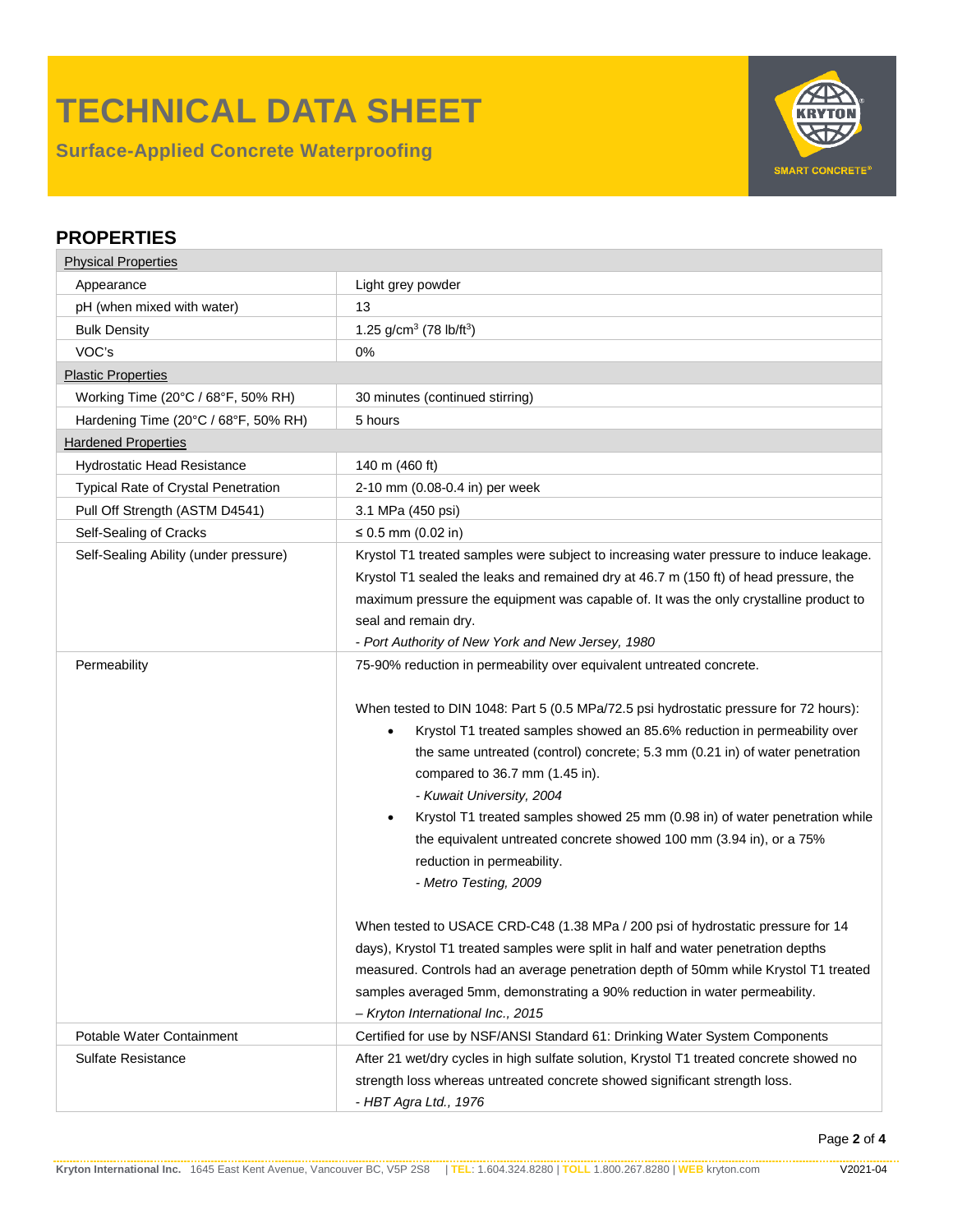## **TECHNICAL DATA SHEET**

#### **Surface-Applied Concrete Waterproofing**



| Depth of (Krystol) Penetration     | Grade 30/20 concrete was treated with 3mm of plaster, followed by Krystol T1. After<br>curing, the Krystol T1 and plaster were removed and the samples tested for permeability<br>following DIN 1048-5 test procedure (0.5 MPa, 72.5 psi for 72 hours). The treated<br>sample was 51% less permeable than the untreated concrete, even after the coating<br>was removed, proving that Krystol penetrated through the plaster layer and into the<br>concrete itself.<br>- MateriaLab, Hong Kong, 2010 |
|------------------------------------|------------------------------------------------------------------------------------------------------------------------------------------------------------------------------------------------------------------------------------------------------------------------------------------------------------------------------------------------------------------------------------------------------------------------------------------------------------------------------------------------------|
|                                    | "Crystal growth in capillary porosity was observed in fracture surfaces of the concrete<br>cylinders used in these tests at locations up to 4 inches (100mm) away from the coated<br>surface. This validates the claim of in-depth penetration achieved with the "Krystol.""<br>- HBT Agra Ltd., 1976                                                                                                                                                                                                |
| Water Absorption (BS 1881: Part 2) | Krystol T1 treated concrete and untreated control concrete were tested to BS 1881: Part<br>2018; Initial surface absorption of concrete. Untreated concrete had a surface<br>absorption of 1.8 ml/m <sup>2</sup> s, while Krystol T1 treated cube had NIL and was reported to be<br>"too impermeable to be sensitive to a longer term test."<br>- Sirim QAS International, Malaysia, 2012                                                                                                            |
| Chloride Permeability (ASTM D1411) | After 90 days ponding in 10% Calcium Chloride Solution, acid soluble chloride ion<br>content was determined by Mohr's method at various depths of Krystol T1 treated<br>samples and untreated control samples. Krystol T1 treated concrete showed a reduction<br>over the control of 62.9% at 5 mm (0.2 in), 83.8% at 10 mm (0.4 in) and 94.6% at 15 mm<br>$(0.5 \text{ in}).$<br>- HBT Agra Ltd., 1993                                                                                              |

#### **APPLICATION**

**Read Application Instruction 2.11 — Waterproofing with Surface Treatment. As part of the Krystol Leak Repair System, refer to Application Instruction 5.12 — Waterproofing Cracks, Holes and Joints.** 

Mix Krystol T1 to a thick but spreadable consistency (approximately 3.5 parts powder to 1 part clean water by volume). Apply evenly to properly prepared concrete that is in a saturated-surface-dry (SSD) condition using a sprayer, brush or broom evenly over the concrete at a rate of 1.2 – 1.6 kg/m<sup>2</sup> (2.2 – 3 lb/yd<sup>2</sup>) which can be applied in one or two coats. For two coat applications, apply the second coat when Krystol T1 has set hard (6 to 24 hours depending on conditions). Protect from frost, rain, traffic and rapid drying for 24 hours. Wet cure for at least 3 days

#### **Drawings and Specifications:**

For section drawings, CAD details and specification language related to this product, visit [www.kryton.com/technical-info/](http://www.kryton.com/technical-info/) or contact your authorized Kryton representative.